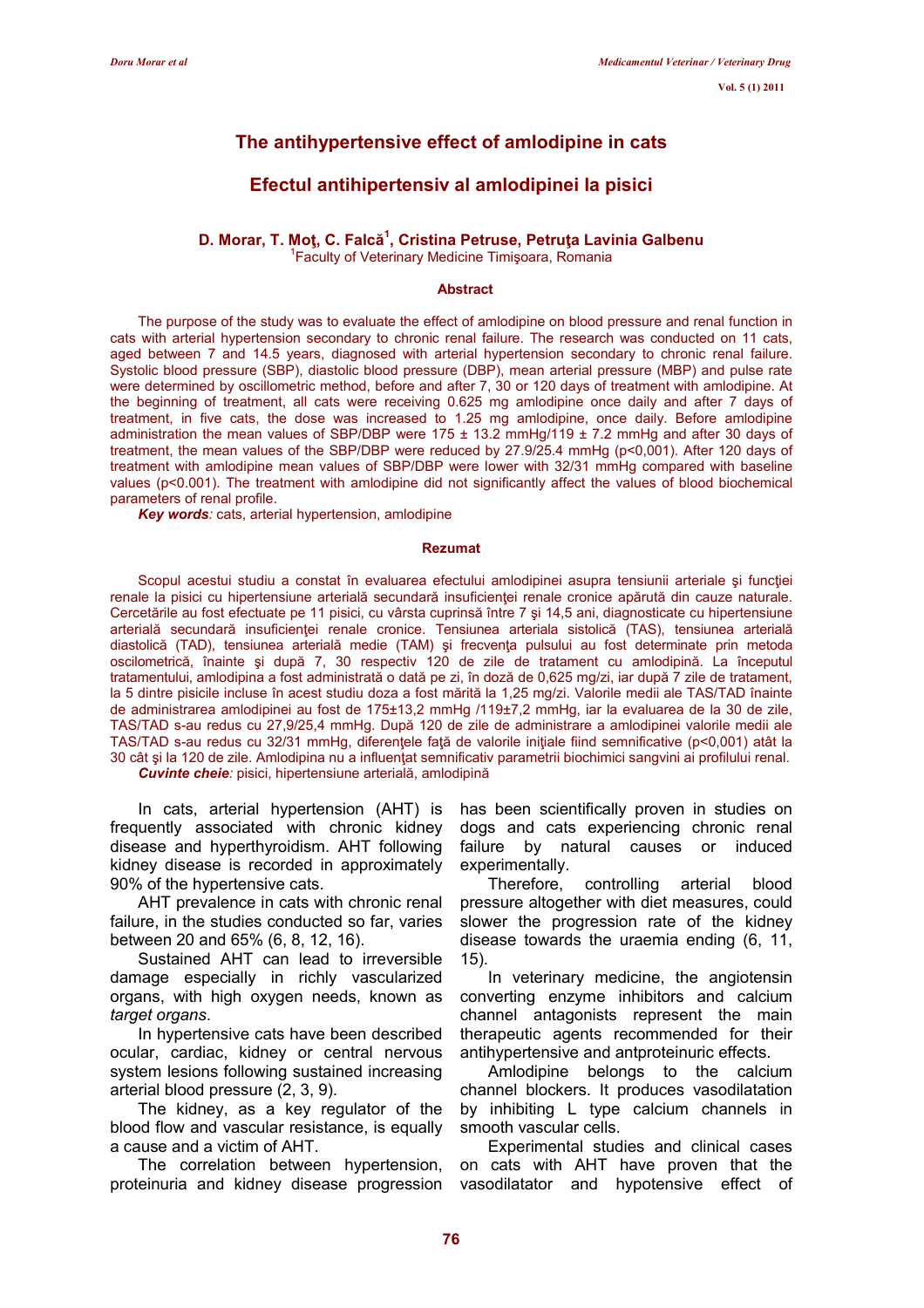amlodipine is also efficient when administrated once a day at a dosage between 0.625-1.25 mg/kg b.w. (3, 6, 11, 13 15).

However, amlodipine, like other dihydropyridine derivatives, have the theoretical disadvantage that preferentially expands the kidney afferent arteriole, which could lead to glomerular hypertension consecutive to direct transmission of hypertension to the glomerular vascular bed (1, 4, 15).

The purpose of this study was to evaluate the effect of amlodipine on blood pressure and renal function in cats with naturally occurring chronic renal failure.

#### Material and method

The research was performed on 11 cats aged between 7 and 14.5 years, diagnosed with AHT secondary to chronic renal failure at the Universitary Veterinary Clinics, Timisoara.

Diagnosis of chronic renal failure was based on clinical signs and results of laboratory examination of blood and urine.

All cats included in this study had higher serum creatinin concentration of 1.9 mg/dl on two successive determinations, made at an interval of 2-3 weeks.

Blood pressure (BP) was determined by the oscillometric method, using the apparatus Cardel Veterinary Monitor 9401, which measured systolic blood pressure (SBP), diastolic blood pressure (DBP), mean arterial pressure (MAP) and pulse rate.

BP measurement was done at the thoracic member median artery using cuffs with a median width of about 30-40% of the circumference of the forelimb.

To limit the influence of stress on BP, measurements were made in the presence of the owner, after a period of acclimatization (15-20 minutes) with the space, measuring device and after the cats were accustomed to the presence of cuff at the BP measurement site, by inflating and deflating the cuff repeatedly.

Blood pressure measurement was made after the cats were placed in a comfortable position, most often in sterna-abdominal decubitus, while the forelimb was removed from the body slightly forward.

Cats that were too stressed have been kept by the owners, in their arms and the forelimb was held at heart level.

Five measurements were made for each cat, at an interval of 20-30 seconds between two successive measurements.

Finally, was calculated the arithmetic mean of five measurements, which was used in statistical processing.

All cats included in this study had SBP/DBP >150/96 mmHg at least two blood pressure measurement sessions.

At the beginning of treatment, amlodipine was given one daily dose of 0.625 mg/day and after 7 days of treatment, at five of the cats included in this study, the dose was increased to 1.25 mg/day.

To observe the effect of the treatment, BP was measured before and after 7, 30 and 120 days of treatment.

Also, to assess the impact of amlodipine on renal function, blood and urine samples were taken before and after 7, 30 and 120, respectively, days of treatment.

Blood samples were taken from the forearm cephalic vein or jugular vein in lithiumheparin tubes and plasma was separated from red blood cell mass by centrifugation.

Biochemical parameters determined with semiautomatic biochemistry analyzer Vet-Screen were:

- albumin (colorimetric method, bromine cresol green);
- total proteins (colorimetric method with biuret);
- creatinine (picric acid colorimetric method - Jaffe);
- serum urea (urease colorimetric method);
- phosphorus (colorimetric method with ammonium molybdate);
- potassium (turbidimetric method with sodium tetraphenylborate).

Quantitative estimation of proteinuria was done by calculating the ratio of urinary protein/creatinine.

Urinary creatinine was determined by Jaffe method, after a preliminary dilution of 1:49 with saline solution, and the result was multiplied by 50.

Urinary protein was measured by colorimetric method with red-pyrogalol. Statistical processing of results was performed with Anova tests with Tukey and Mann-Whitney, and differences were considered significant at p<0.05.

### Results and discussions

Treatment with amlodipine resulted in a gradual reduction in blood pressure, without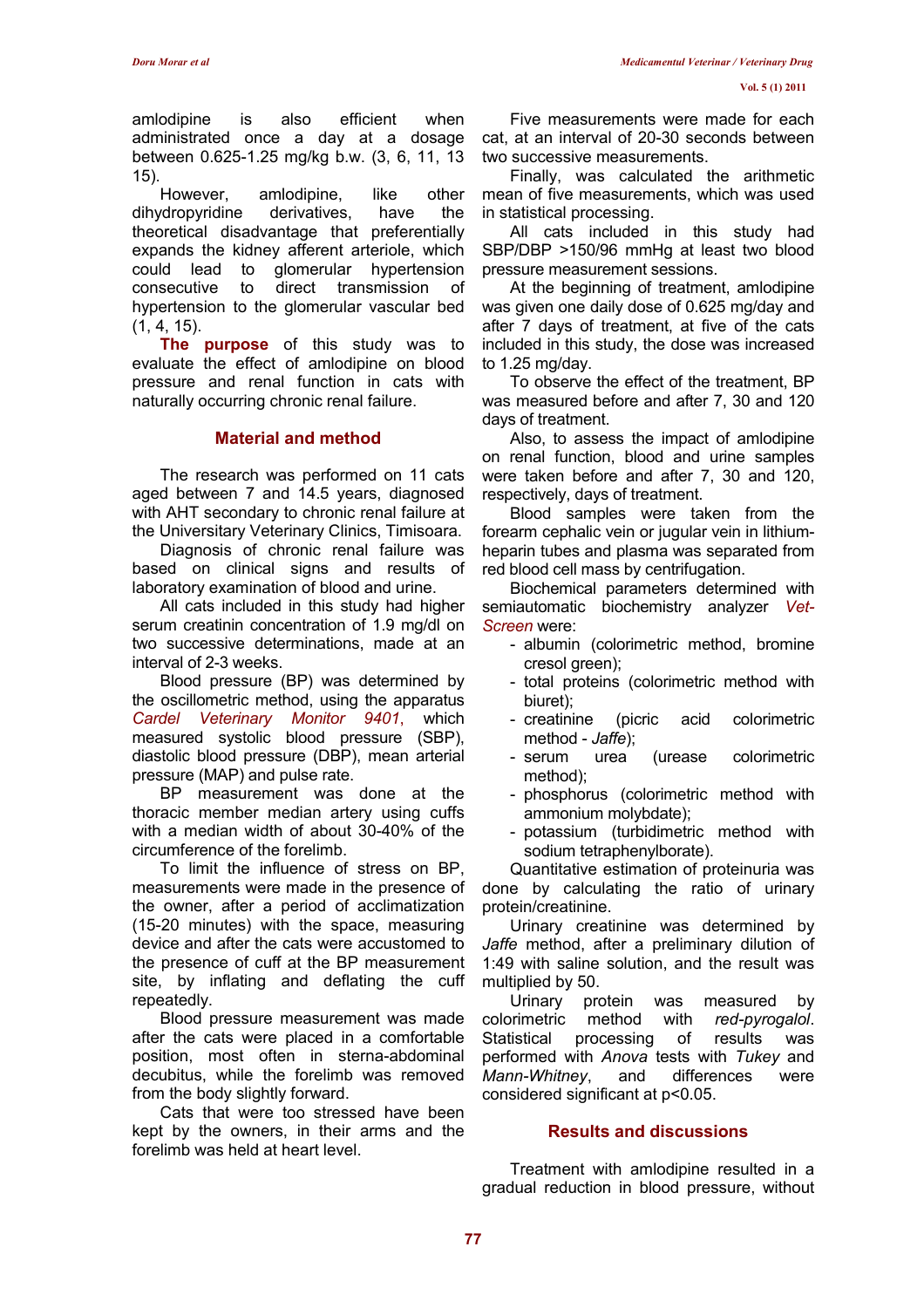recording any events of hypotension in none of the cats.

Mean BP measured before and during treatment with amlodipine are shown in fig. 1.

Before taking amlodipine mean SBP/DBP were higher than 160/109 mmHg in all cats in this study.

After 7 days of treatment, although the mean SBP/DBP decreased by 16.1/15.1 mmHg, in 5 cats SBP/DBP was greater than 160/109 mm Hg.

Because, exceeding these values of SBP/DBP, there is increased risk of hypertensive lesions in target organs, the dose of amlodipine was increased to 1.25 mg/day in the cats in question.

At the 30 days evaluation, SBP/DBP decreased by a mean of 27.9/25.4 mmHg, and only two of the cats had SBP/DBP within the moderate risk category.

After 120 days of amlodipine administration, mean SBP/DBP decreased by 32/31 mmHg.

Only one cat had SBP/DBP > 150/100 mmHg, but at this value of hypertensive blood pressure the risk of organ damage is reduced.

It is worth noting that in most cats after 3 months of treatment, mean SBP/DBP were significantly close to what, today, are the target of antihypertensive therapy in cats, ie, SBP/DBP < 150/90 mmHg.



#### Fig. 1. Dinamics of the mean blood pressure values in cats treated with amlodipine

Comparing the blood pressure values measured before administration of amlodipine with those obtained after 7, 30 and 120 days of therapy significant differences were found  $(p \le 0.001)$  for both SBP and the DBP and MBP (table 1).

#### Table 1

Anova with Tukey test for the comparison of blood pressure mean equality taken before and after administration of amlodipine

| <b>Variables</b>        | <b>Values</b><br>measured<br>before<br>treatment | <b>Evaluations</b><br>during<br>treatment | <b>Mean</b><br>differences<br>$(II-HI)$ | <b>Standard</b><br>error | <b>Deviation</b> | Confidence Interval (95%) |                                 |
|-------------------------|--------------------------------------------------|-------------------------------------------|-----------------------------------------|--------------------------|------------------|---------------------------|---------------------------------|
|                         |                                                  |                                           |                                         |                          |                  | <b>Inferior</b><br>limit  | <b>Superior</b><br><b>limit</b> |
|                         | Ш                                                | Ш                                         | IV                                      | $\mathbf v$              | VI               | VII                       | <b>VIII</b>                     |
| <b>SBP</b><br>(mmHg)    |                                                  | 2                                         | 16,17                                   | 4,37                     | 0,004            | 4,38                      | 27,96                           |
|                         |                                                  | 3                                         | 27.95                                   | 4,37                     | 0.001            | 16.15                     | 39,74                           |
|                         |                                                  | 4                                         | 32,39                                   | 4,37                     | 0,001            | 20,60                     | 44,18                           |
| <b>DBP</b><br>(mmHq)    |                                                  | 2                                         | 14.86                                   | 3,16                     | 0.001            | 6,32                      | 23,41                           |
|                         |                                                  | 3                                         | 23,86                                   | 3,16                     | 0.001            | 15,32                     | 32,41                           |
|                         |                                                  | 4                                         | 31,20                                   | 3,16                     | 0,001            | 22,65                     | 39,75                           |
| <b>MBP</b><br>(mmHq)    |                                                  | 2                                         | 15,13                                   | 3,22                     | 0.001            | 6.44                      | 23,82                           |
|                         |                                                  | 3                                         | 25,46                                   | 3,22                     | 0.001            | 16.77                     | 34,16                           |
|                         |                                                  | 4                                         | 31,58                                   | 3,22                     | 0,001            | 22,88                     | 40,27                           |
| <b>PULSE</b><br>(beats/ |                                                  | 2                                         | 5,17                                    | 3,82                     | 0.54             | $-5,14$                   | 15,49                           |
|                         |                                                  | 3                                         | 3,26                                    | 3,82                     | 0.83             | $-7,06$                   | 13,58                           |
| $min.$ )                |                                                  | 4                                         | 2,53                                    | 3,82                     | 0,91             | $-7,79$                   | 12,85                           |
| Note:                   | $1 = hafora treatment$                           |                                           |                                         |                          |                  |                           |                                 |

Note: 1 = before treatment; 2 = after 7 days of treatment;

3 = after 30 days of treatment;

4 = after 120 days of treatment

In literature, most clinical studies performed on cats with hypertension have shown that amlodipine reduces blood pressure effectively and relatively quickly, to levels where the risk of organ hypertensive injury is negligible.

Thus, in a retrospective study performed on 30 cats with hypertension arising from natural causes, Elliot et al. (3) found SBP reduction from a mean of 202.5  $\pm$  16.8 to 153.2  $\pm$  21.6 mmHg in the first 50 days of treatment with amlodipine.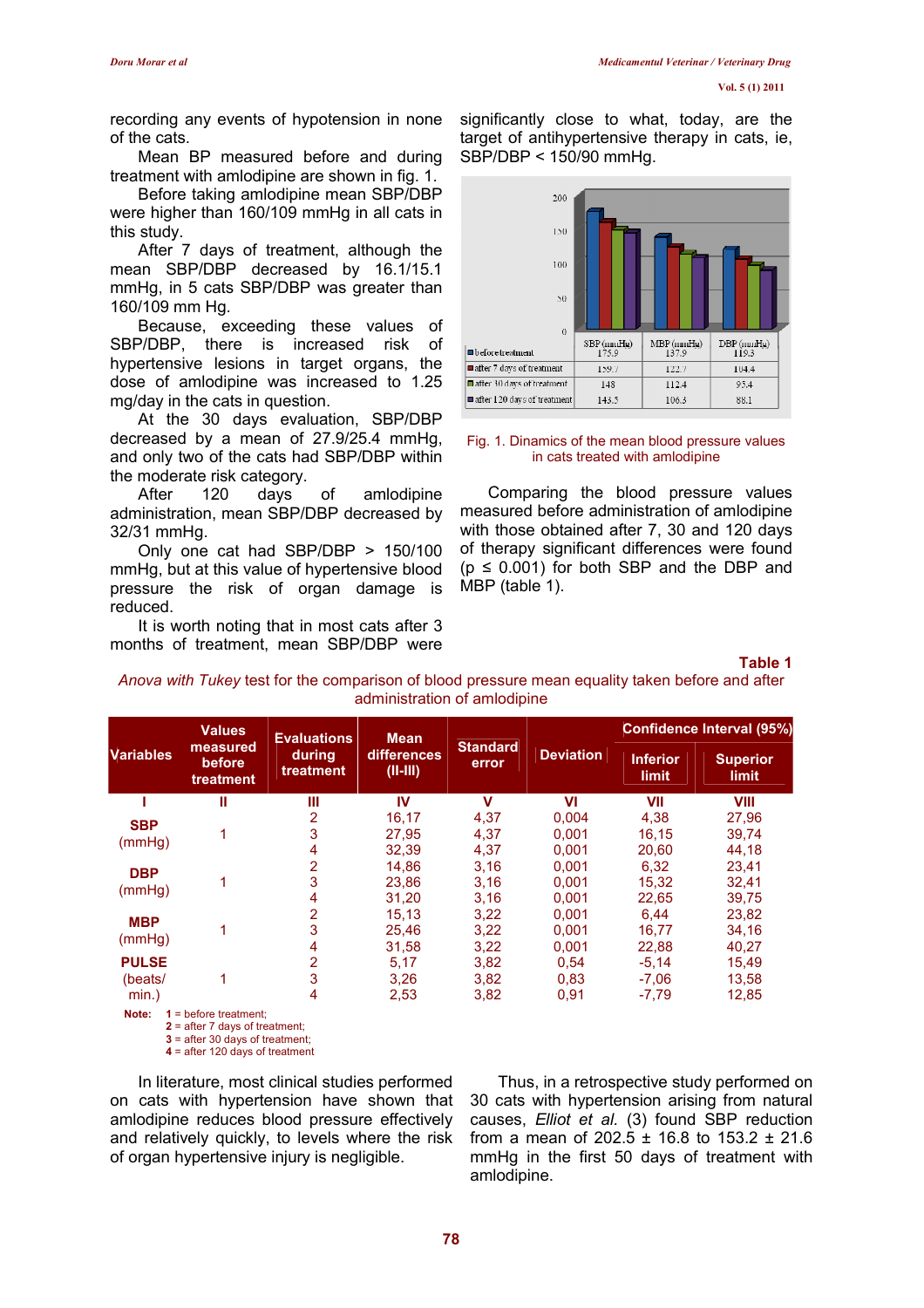Similar results are reported by Snyder et al. (14), who achieved a reduction from a mean SBP of 217  $\pm$  25-142  $\pm$  27 mmHg after three months of treatment with amlodipine on 13 cats with spontaneous hypertension.

Likewise, Henik et al. (5) reports that in 12 cats with hypertension, treated with amlodipine at a dose of 0.625 mg/kg, SBP was reduced from a mean of 198 mmHg to 155 mmHg.

In this study, the magnitude of blood pressure reduction in the cats treated with amlodipine was lower than that seen in other studies on cats with hypertension (3, 5, 14).

This is not surprising since, in the case of calcium channel blockers, blood pressure reduction is dependent on its level before treatment, respectively, higher BP prior to treatment results in a greater decrease in BP (4, 17).

Thus, in this study, we started from a mean SBP/DBP of 175/119 mmHg when the studies in the literature mean BP was greater than 200 mmHg at the beginning of treatment.

The effect of amlodipine on the renal function was assessed in the light of changes in blood biochemical parameters of renal profile and that of the urinary protein/creatinin ratio.

Compared to the values recorded before treatment, during the assessments at 30 and 120 days, no significant differences were found for any of the blood biochemical parameters investigated (table 2).

It is noted that there were no significant increases in serum creatinin during treatment.

Because creatinin is an accurate indicator of glomerular filtration rate, we can say that amlodipine, at the dose administered, did not adversely affect the renal function.

| Effect of amlodipine administration on renal biochemical profile in cats |  |
|--------------------------------------------------------------------------|--|
|--------------------------------------------------------------------------|--|

| <b>Variables</b>     | $\mathsf{n}$                                          | <b>Mean</b> | <b>Standard</b><br>deviation | <b>Mean</b><br>standard<br>error | <b>Minimum</b> | <b>Maximum</b> |  |
|----------------------|-------------------------------------------------------|-------------|------------------------------|----------------------------------|----------------|----------------|--|
| <b>Creatinine</b>    | 1                                                     | 2,85        | 0,74                         | 0,22                             | 1,90           | 4,40           |  |
| (mg/dl)              | $\overline{\mathbf{2}}$                               | 2,94        | 0,80                         | 0,30                             | 1,80           | 4,30           |  |
|                      | 3                                                     | 2,93        | 0,87                         | 0.33                             | 2,16           | 4,50           |  |
| <b>Urea</b>          | 1                                                     | 81,83       | 33,01                        | 9,95                             | 32,00          | 160,20         |  |
|                      | $\overline{2}$                                        | 74,00       | 18,67                        | 7,05                             | 45,00          | 97,00          |  |
| (mg/dl)              | 3                                                     | 74,14       | 17,57                        | 6,64                             | 57,00          | 104,00         |  |
| <b>Albumin</b>       | 1                                                     | 2,81        | 0.34                         | 0,10                             | 2,30           | 2,50           |  |
|                      | $\overline{\mathbf{2}}$                               | 2,70        | 0,23                         | 0.08                             | 2,40           | 3,00           |  |
| (mg/dl)              | 3                                                     | 2,84        | 0,24                         | 0,09                             | 2,50           | 3,20           |  |
|                      | 1                                                     | 6,79        | 0.79                         | 0,24                             | 5,60           | 5,80           |  |
| <b>Total protein</b> | $\overline{\mathbf{2}}$                               | 6,60        | 0,51                         | 0,19                             | 5,80           | 7,40           |  |
| (mg/dl)              | 3                                                     | 6,62        | 0,44                         | 0,17                             | 5,90           | 7,30           |  |
|                      | 1                                                     | 4,06        | 1,06                         | 0,32                             | 2,80           | 6,20           |  |
| <b>Potassium</b>     | $\overline{2}$                                        | 4,84        | 0.69                         | 0,26                             | 3,60           | 5,60           |  |
| (mmol/l)             | 3                                                     | 4,68        | 0,47                         | 0.17                             | 3,90           | 5,20           |  |
|                      | $\blacktriangleleft$                                  | 5,89        | 1,24                         | 0.37                             | 3,80           | 8,40           |  |
| <b>Phosphorus</b>    | 2                                                     | 5,87        | 0,85                         | 0,32                             | 4,50           | 7,20           |  |
| (mg/dl)              | 3                                                     | 5,60        | 0,77                         | 0,29                             | 4,56           | 6,70           |  |
| <b>Urinary</b>       | 1                                                     | 0,53        | 0,22                         | 0,05                             | 0,21           | 0,96           |  |
| protein/creatinine   | $\overline{\mathbf{2}}$                               | 0,41        | 0,10                         | 0,03                             | 0,24           | 0,56           |  |
| ratio (mg/dl)        | 3                                                     | 0,36        | 0,12                         | 0,04                             | 0,20           | 0,61           |  |
|                      | 1 – values obtained before amlodipine administration: |             |                              |                                  |                |                |  |

2 – values obtained after 30 days of amlodipine treatment; 3 – values obtained after 120 days of amlodipine treatment

Proteinuria, assessed by value of the urinary protein/creatinine ratio, expressed a decreasing evolution in cats undergoing amlodipine treatment (fig. 2).

Before amlodipine administration the mean value of the urinary protein/creatinin ratio was  $0.53 \pm 0.22$  mg/dl, and after 30 days reduced to  $0.41 \pm 0.10$  mg/dl.

The difference was insignificant ( $p > 0.05$ ).

At the evaluation after 120 days, the ratio protein/creatinin decreased from 0.36 ± 0.12 mg/dl, the difference from the initial value being still insignificant to the ratio ( $p = 0.057$ ), but very close to the threshold of significance 95%.

These results are clinically important for cats, as in human medicine are no holds on the use of calcium channel blocker alone as hypertensive agents.

Table 2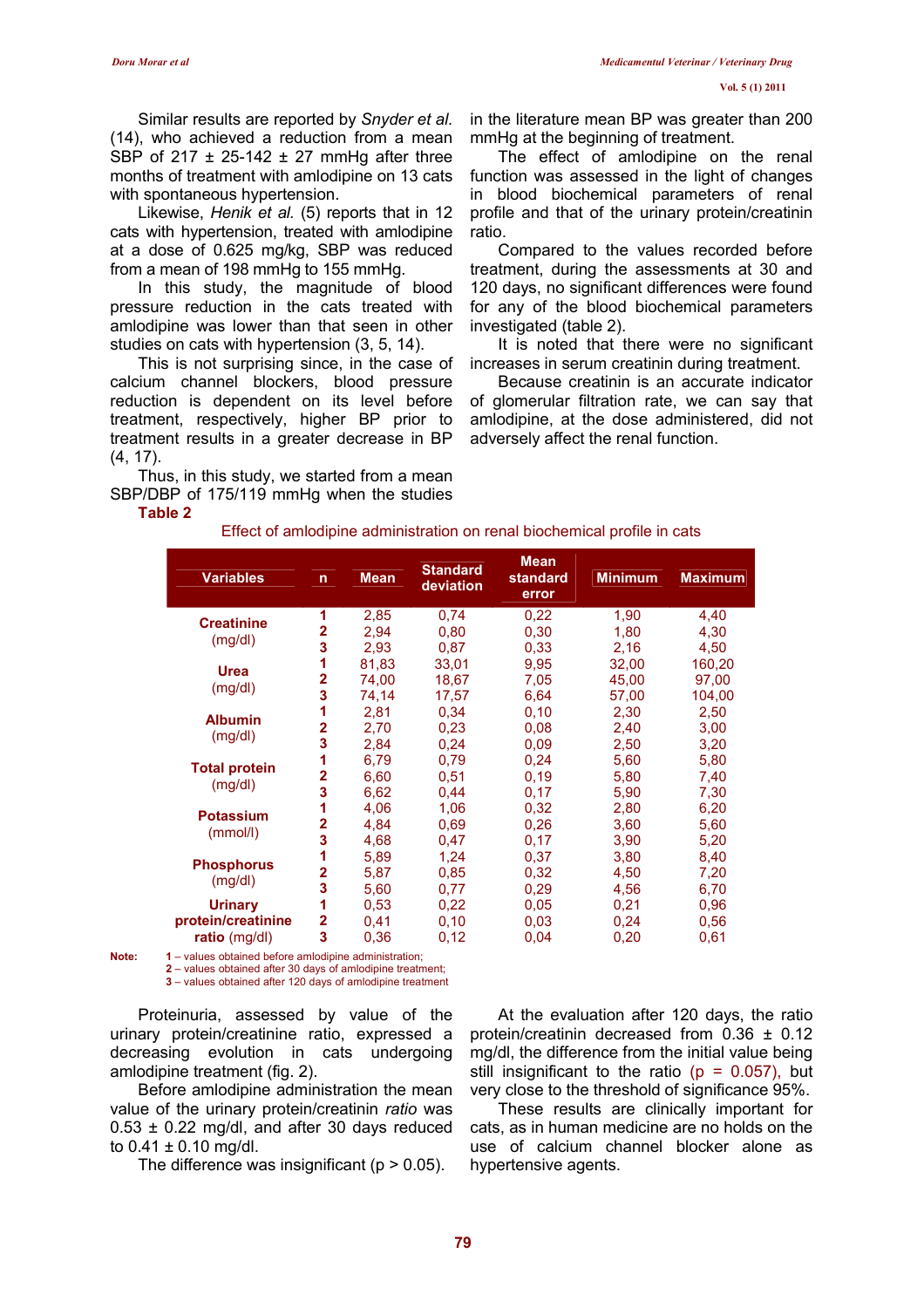Calcium channel blockers, particularly dihydropyridine derivatives, preferentially dilate afferent glomerular arteriole, which means that in the absence of adequate control of hypertension, vascular glomerular pressure increases greatly, exacerbating glomerular injury and loss of protein (4, 6, 17).

This effect is significant during inadequate reduced blood pressure under treatment.

Adequate blood pressure control or the implications of inadequate blood pressure control on proteinuria and progression of chronic nephropathies in cats are still insufficiently clarified.



Fig. 2. Urinary protein/creatinine ratio before and during amlodipine treatment in cats

In a study of 141 hypertensive cats undergoing amlodipine treatment significantly reduced proteinuria, which was the only variable significantly associated with the survival time (6).

## **Conclusions**

- 1. Amlodipine administration led to a mean of 30 mmHg reduction in blood pressure, which justifies the recommendation of amlodipine to treat hypertension with moderate to severe risk of organ dysfunction.
- 2. The average time to stabilize blood pressure in cats in this study was approximately 30 days.
- 3. Amlodipine did not significantly affect blood biochemical parameters of renal profile, so does not adversely affect renal function in cats with chronic renal failure.
- 4. Treatment with amlodipine, by the antihypertensive effect and reducing proteinuria, could slow down the progression rate of chronic renal insufficiency to end-stage uremia.

## **Bibliography**

- Brown, S., Atkins, C., Bagley, R., Carr, A., Cowgill, L., Davidson, M., Egner, Beate., Elliott, J., Henik, R., Labato, M., Littman, M., Polzin, D., Ross, L., Snyder, P., Stepien, R. (2007). Guidelines for the Identification, Evaluation, and Management of Systemic Hypertension in Dogs and Cats, J. Vet. Intern. Med.; 21:542–558.
- 2. Brown, S. A (2003).The kidney as a target organ. În: Essential Facts of Blood Presure in Dogs and Cats - A reference guide, Ed. Egner Beate., Carr, A., Brown, S., Ed. Vet Verlag, Berlin, 121-128.
- 3. Elliott, J., Barber, P. J., Syme M. Harriet, Rawlings, J. M., Markwell, P. J. (2001). Feline hypertension: clinical findings and response to antihypertensive treatement in 30 cases, Journal of Small Animal Practice, 42 (3):122-129.
- 4. Gherasim, L., Dorobanţu Maria (2004). Hipertensiunea arterială. În: Medicina internă, Ediţia a-II-a, Bolile cardiovasculare şi metabolice vol II, Editor Gherasim, L., Editura Medicală, Bucuresti, 1058 – 1235.
- 5. Henik, R., Snyder, P. S., Volk, L. M. (1997). Treatment of systemic hypertension in cats with amlodipine besylate, J. Am. Anim. Hosp. Assoc., 33, 3, 226-234.
- 6. Jepson Rosanne, Elliott, J., Brodbelt, D., Syme M. Harriet (2007). Effect of Control of Systolic Blood Pressure on Survival in Cats with Systemic Hypertension, J. Vet. Intern. Med.; 21:402–409.
- 7. Kraft W., Egner Beate (2003). Causes and Effects of Hypertension. În: Essential Facts of Blood Presure in Dogs and Cats - A reference guide, Ed. Egner Beate, Carr, A., Brown, S., Ed. Vet Verlag, Berlin, 61-86.
- 8. Littman, M. P. (1994). Spontaneous systemic hypertension in 24 cats, J. Vet. Intern. Med., 8, 2, 79-86.
- 9. Maggio Federica, Davidson, M.G. (2003). The eye as a target organ. În: Essential Facts of Blood Pressure in Dogs and Cats - A reference guide, Ed. Egner, B. Carr, A., Brown, S., Ed. Vet. Verlag, Berlin, 112-120.
- 10. Maggio Federica, Defrancesco, T. C., Atkins, C. E., Pizzirani, S., Gilger, B. C., Davidson, M. G., (2002). Ocular lesions associated with systemic hypertension in cats (1995-1998), JAVMA, 217, 5, 695-702.
- 11. Mathur, S., Sheerin, Syme Harriet, Brown Cathy, Elliot, J., Moore, A. P., Newell, A. M., Munday, S. J., Cartier, M. L., Sheldon Suzanne E., Brown, S. A. (2002). Effects of the calcium channel antagonist amlodipine in cats with surgically induced hypertensive renal insufficiency, American Journal of Veterinary Reasearch, 63, 6, 833-839.
- 12. Mishina, M., Watanabe, T., Fujii, K., Maeda, H., Takahashi, W., Takahashi, M. (1998). Noninvasive blood pressure measurements in cats: clinical signifiance of hypertension associated with chronic renal failure, Journal of Vet. Med. Sci., 60, 7, 805-808.